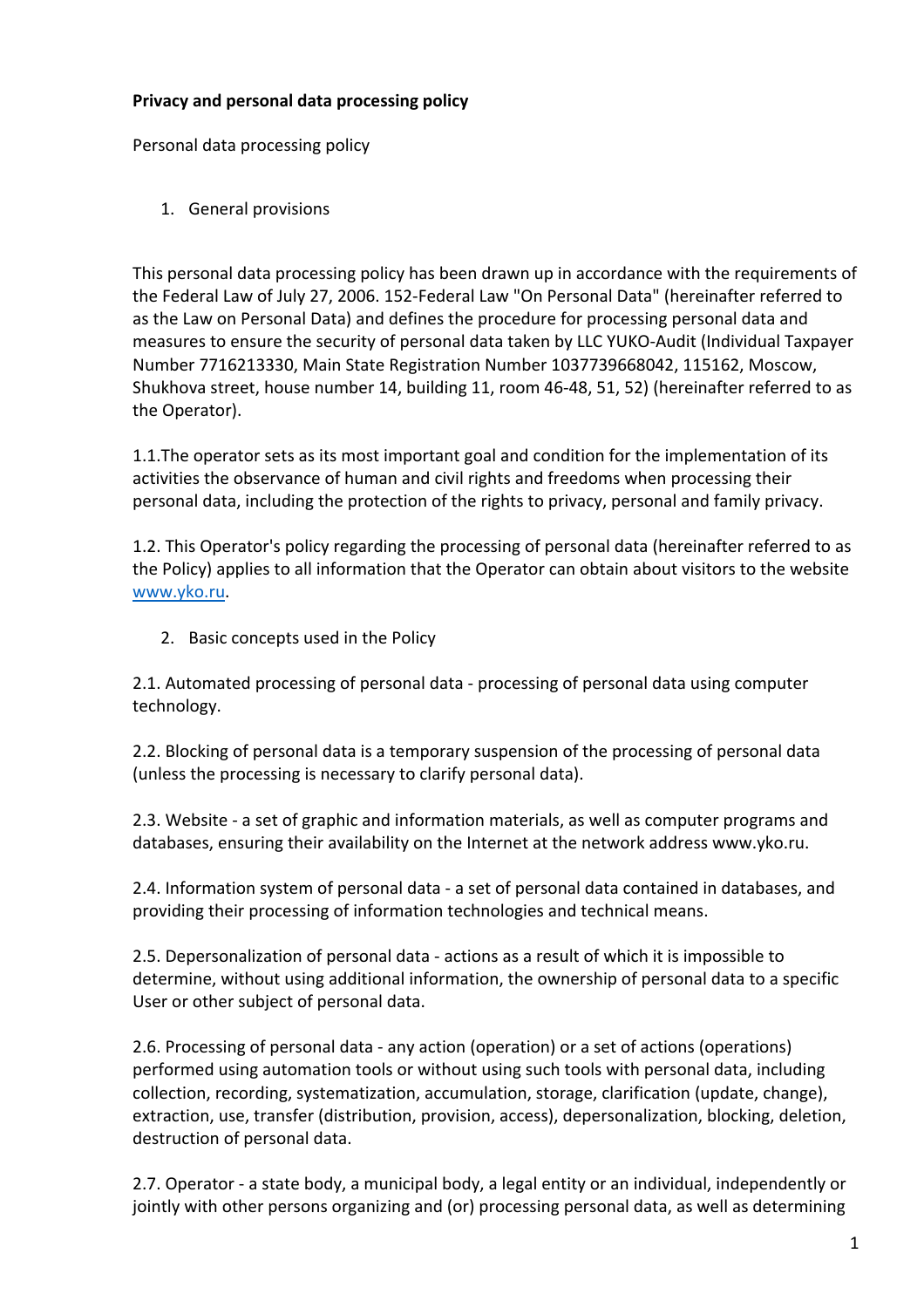the purposes of processing personal data, the composition of personal data to be processed, actions (operations) performed with personal data.

2.8. Personal data - any information relating directly or indirectly to a specific or identifiable User of the website www.yko.ru.

2.9. Personal data permitted by the subject of personal data for dissemination - personal data, access of an unlimited number of persons to which is provided by the subject of personal data by giving consent to the processing of personal data permitted by the subject of personal data for dissemination in the manner prescribed by the Law on Personal Data (hereinafter - personal data permitted for distribution).

2.10. User - any visitor to the website www.yko.ru.

2.11. Provision of personal data - actions aimed at disclosing personal data to a certain person or a certain circle of persons.

2.12. Dissemination of personal data - any actions aimed at disclosing personal data to an indefinite circle of persons (transfer of personal data) or at acquaintance with the personal data of an unlimited number of persons, including the disclosure of personal data in the media, posting on information and telecommunication networks or providing access to personal data in any other way.

2.13. Cross-border transfer of personal data - the transfer of personal data to the territory of a foreign state to the authority of a foreign state, to a foreign individual or foreign legal entity.

2.14. Destruction of personal data - any actions as a result of which personal data are destroyed irrevocably with the impossibility of further restoring the content of personal data in the personal data information system and (or) material carriers of personal data are destroyed.

3. Basic rights and obligations of the Operator

3.1. The operator has the right to:

- receive from the subject of personal data reliable information and / or documents containing personal data;

- if the subject of personal data withdraws consent to the processing of personal data, the Operator has the right to continue processing personal data without the consent of the subject of personal data if there are grounds specified in the Law on Personal Data;

- independently determine the composition and list of measures necessary and sufficient to ensure the fulfillment of obligations stipulated by the Law on Personal Data and regulatory legal acts adopted in accordance with it, unless otherwise provided by the Law on Personal Data or other federal laws.

3.2. The operator is obliged:

- provide the subject of personal data, upon his request, with information regarding the processing of his personal data;

- organize the processing of personal data in the manner prescribed by the current legislation of the Russian Federation;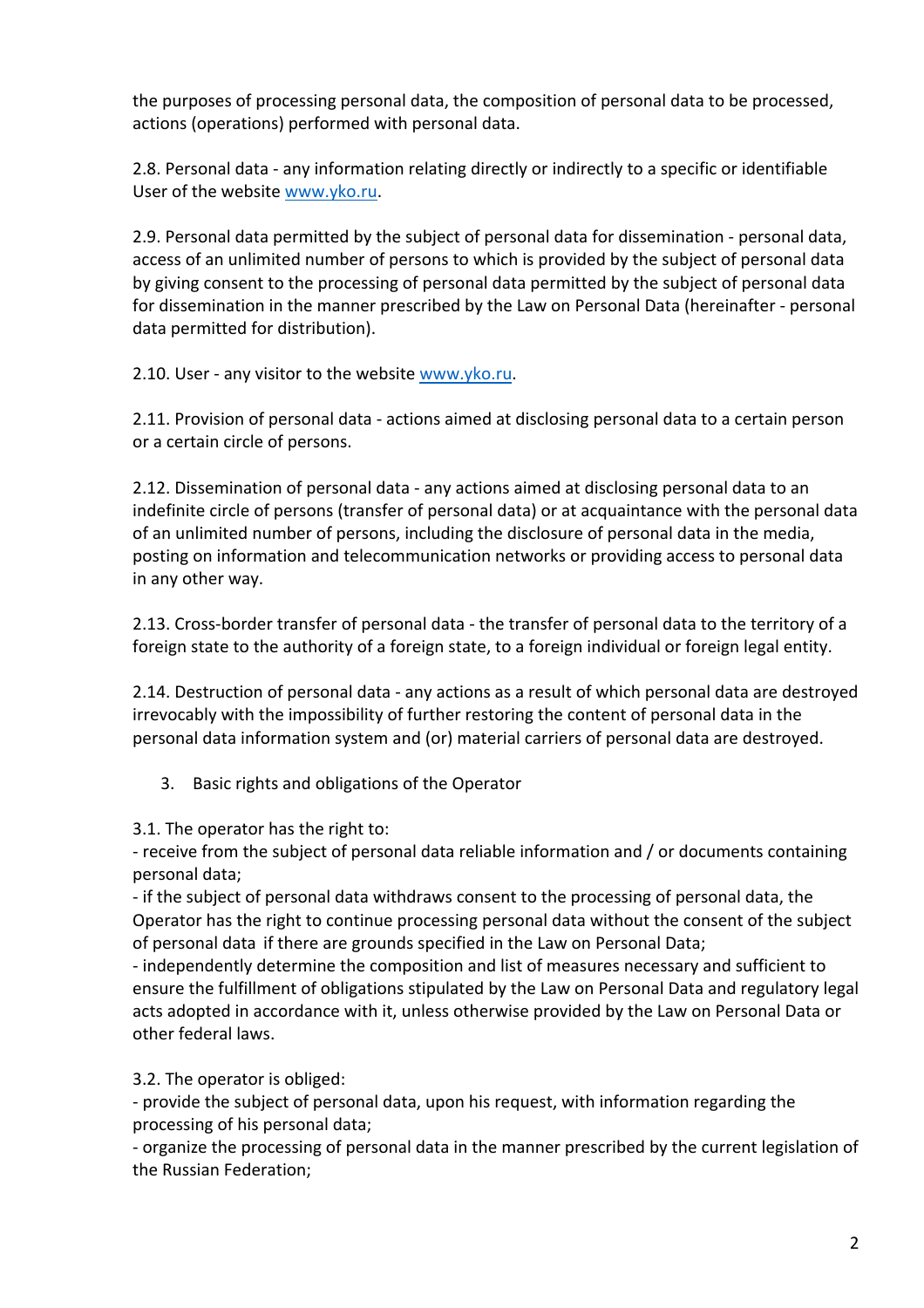- respond to requests and inquiries from subjects of personal data and their legal representatives in accordance with the requirements of the Law on Personal Data;

- inform the authorized body for the protection of the rights of subjects of personal data at the request of this body the necessary information within 30 days from the date of receipt of such a request;

- publish or otherwise provide unrestricted access to this Policy in relation to the processing of personal data;

- take legal, organizational and technical measures to protect personal data from unauthorized or accidental access to them, destruction, alteration, blocking, copying, provision, distribution of personal data, as well as from other illegal actions in relation to personal data;

- stop the transfer (distribution, provision, access) of personal data, stop processing and destroy personal data in the manner and in cases provided for by the Law on Personal Data; - perform other duties provided for by the Law on Personal Data.

4. Basic rights and obligations of subjects of personal data

4.1. Personal data subjects have the right to:

- to receive information regarding the processing of his personal data, with the exception of cases provided for by federal laws. The information is provided to the subject of personal data by the Operator in an accessible form, and it should not contain personal data relating to other subjects of personal data, unless there are legal grounds for disclosing such personal data. The list of information and the procedure for obtaining it is established by the Law on Personal Data;

- require the operator to clarify his personal data, block or destroy them if the personal data is incomplete, outdated, inaccurate, illegally obtained or not necessary for the stated purpose of processing, as well as take measures provided by law to protect their rights;

- put forward a condition of prior consent when processing personal data in order to promote goods, works and services on the market;

- to withdraw consent to the processing of personal data;

- to appeal to the authorized body for the protection of the rights of subjects of personal data or in court the illegal actions or inaction of the Operator when processing his personal data; - to exercise other rights stipulated by the legislation of the Russian Federation.

4.2. Personal data subjects are obliged to:

- provide the Operator with reliable data about yourself;

- inform the Operator about the clarification (update, change) of their personal data.

4.3. Persons who have transferred inaccurate information about themselves to the Operator, or information about another subject of personal data without the consent of the latter, are liable in accordance with the legislation of the Russian Federation.

- 5. The Operator can process the following personal data of the User
- 5.1.Full Name.
- 5.2. Email address.
- 5.3. Phone numbers.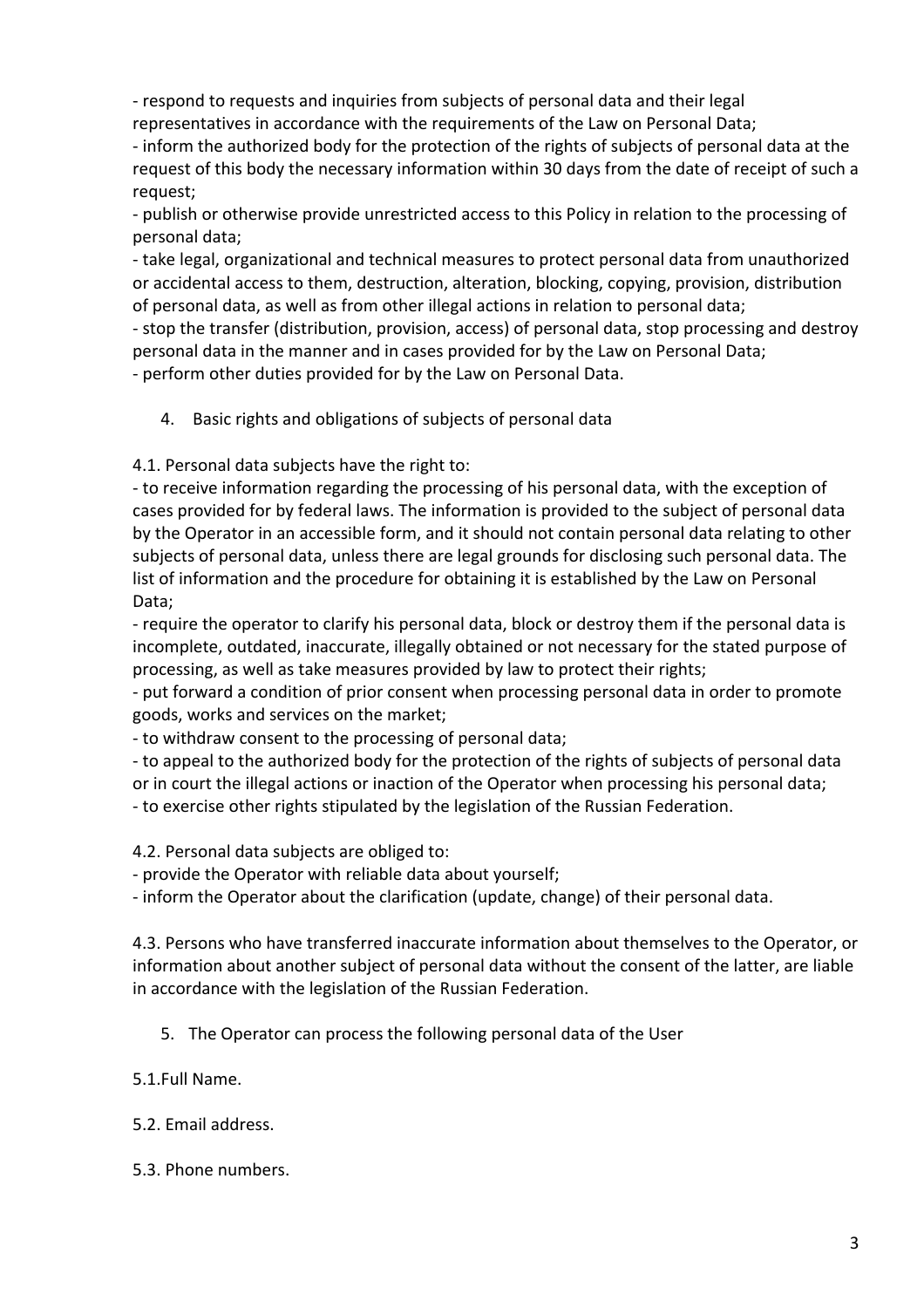5.4. Also, the site collects and processes anonymized data about visitors (including cookies) using Internet statistics services (Yandex Metrica and Google Analytics and others).

5.5. The above data hereinafter in the text of the Policy are united by the general concept of Personal data.

5.6. The processing of special categories of personal data concerning race, nationality, political views, religious or philosophical beliefs, intimate life is not carried out by the Operator.

5.7. The processing of personal data permitted for distribution from among the special categories of personal data specified in Part 1 of Art. 10 of the Law on Personal Data is allowed if the prohibitions and conditions provided for in Art. 10.1 of the Law on Personal Data.

5.8. The User's consent to the processing of personal data permitted for distribution is drawn up separately from other consents to the processing of his personal data. In this case, the conditions provided for, in particular, Art. 10.1 of the Law on Personal Data. The requirements for the content of such consent are established by the authorized body for the protection of the rights of subjects of personal data.

5.8.1 Consent to the processing of personal data permitted for distribution, the User provides to the Operator directly.

5.8.2 The Operator is obliged, no later than three working days from the moment of receipt of the specified consent of the User, to publish information on the processing conditions, on the existence of prohibitions and conditions for the processing of personal data by an unlimited number of persons allowed for dissemination.

5.8.3 The transfer (distribution, provision, access) of personal data permitted by the subject of personal data for distribution must be stopped at any time at the request of the subject of personal data. This requirement should include the last name, first name, patronymic (if any), contact information (phone number, email address or postal address) of the subject of personal data, as well as a list of personal data, the processing of which must be terminated. The personal data specified in this requirement can be processed only by the Operator to whom it is sent.

5.8.4 Consent to the processing of personal data permitted for distribution ceases to be valid from the moment the Operator receives the request specified in clause 5.8.3 of this Policy in relation to the processing of personal data.

6. Principles of processing personal data

6.1. The processing of personal data is carried out on a legal and fair basis.

6.2. The processing of personal data is limited to the achievement of specific, predetermined and legitimate purposes. Processing of personal data that is incompatible with the purposes of collecting personal data is not allowed.

6.3. It is not allowed to combine databases containing personal data, the processing of which is carried out for purposes incompatible with each other.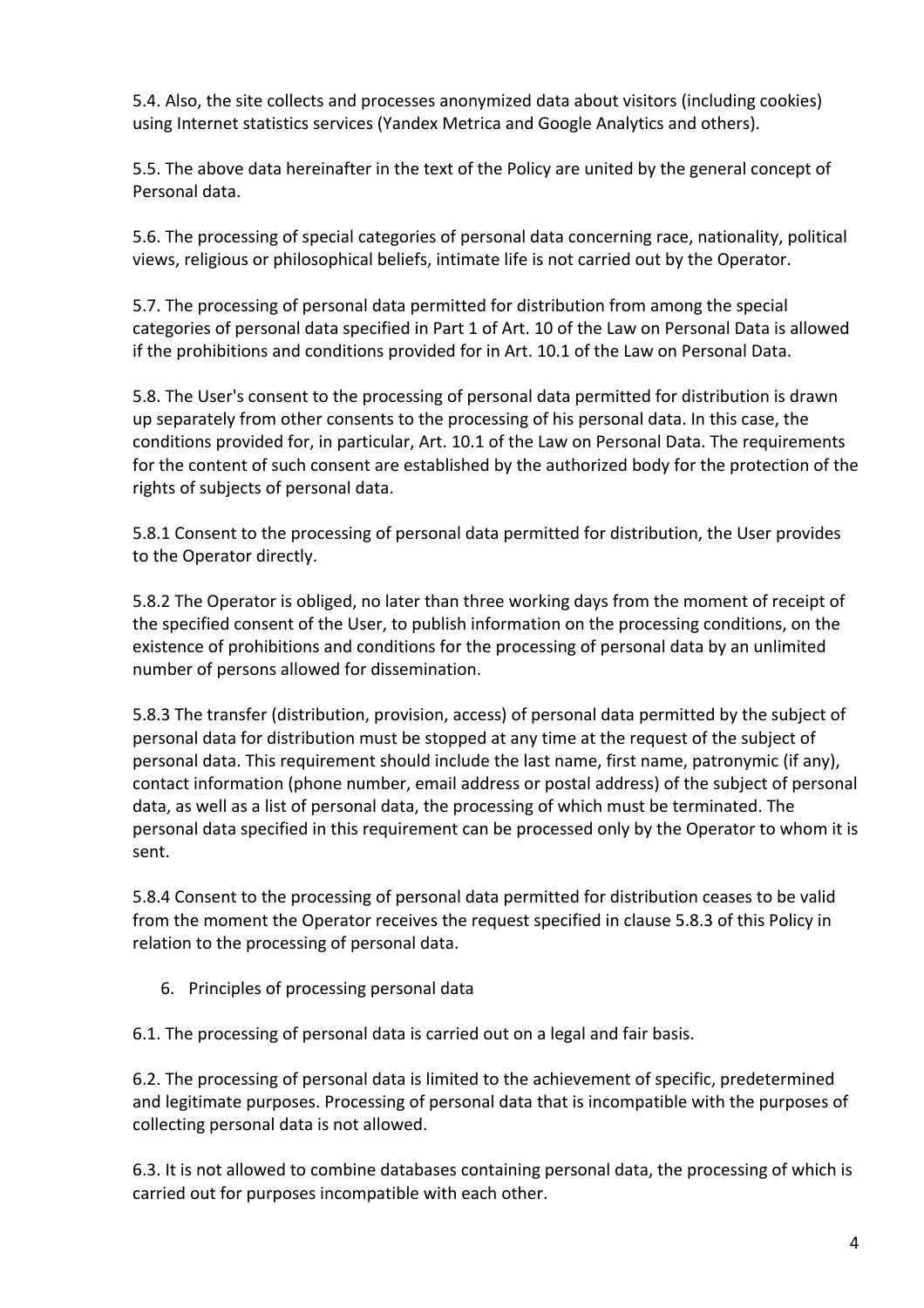6.4. Only personal data that meet the purposes of their processing is subject to processing.

6.5. The content and volume of the processed personal data correspond to the stated purposes of the processing. The redundancy of the processed personal data in relation to the stated purposes of their processing is not allowed.

6.6. When processing personal data, the accuracy of personal data is ensured, their sufficiency, and, if necessary, relevance in relation to the purposes of processing personal data. The operator takes the necessary measures and / or ensures their adoption to remove or clarify incomplete or inaccurate data.

6.7. The storage of personal data is carried out in a form that makes it possible to determine the subject of personal data, no longer than the purpose of processing personal data requires, if the storage period for personal data is not established by federal law, an agreement to which the subject of personal data is a party, beneficiary or guarantor. The processed personal data is destroyed or depersonalized upon achievement of the processing goals or in case of loss of the need to achieve these goals, unless otherwise provided by federal law.

7. Purposes of processing personal data

7.1. The purpose of processing the User's personal data:

- informing the User by sending emails.

7.2. The Operator also has the right to send the User notifications about new products and services, special offers and various events. The user can always refuse to receive informational messages by sending the Operator a letter to the e-mail address info@yko.ru marked "Refusal of notifications about new products and services and special offers."

7.3. Anonymized data of Users, collected using Internet statistics services, are used to collect information about the actions of Users on the site, improve the quality of the site and its content.

8. Legal basis for the processing of personal data

8.1. The legal grounds for the processing of personal data by the Operator are:

- Federal Law "On Personal Data" dated July 27, 2006 N 152-FZ;

- federal laws, other regulations in the field of personal data protection;

- the consent of the Users to the processing of their personal data, to the processing of personal data permitted for distribution.

8.2. The Operator processes the User's personal data only if they are filled in and / or sent by the User independently through special forms located on the website www.yko.ru or sent to the Operator via e-mail. By filling out the appropriate forms and / or sending his personal data to the Operator, the User agrees with this Policy.

8.3. The Operator processes anonymized data about the User if it is allowed in the settings of the User's browser (the storage of cookies and the use of JavaScript technology are enabled).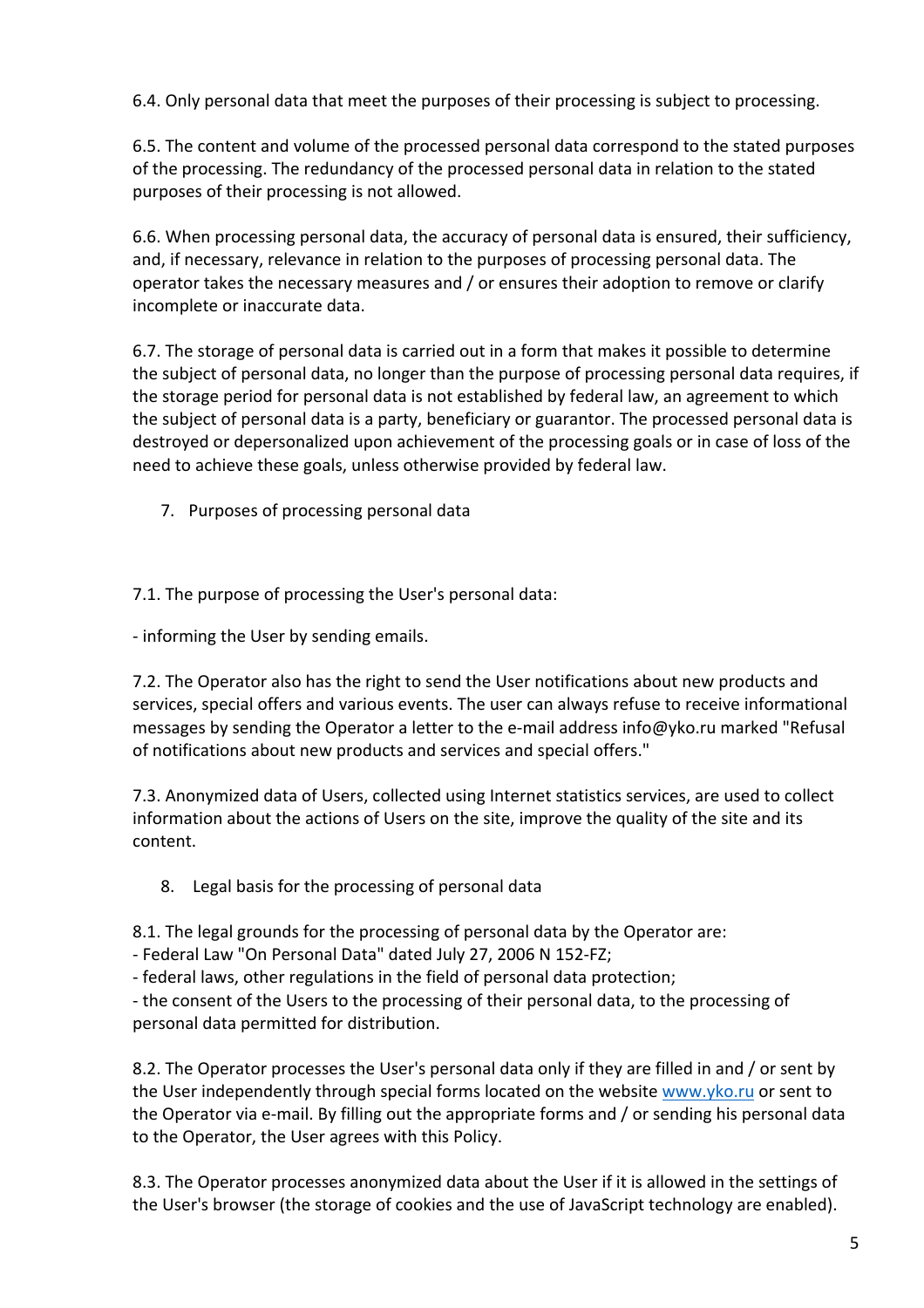8.4. The subject of personal data independently decides on the provision of his personal data and gives consent freely, of his own free will and in his interest.

9. Conditions for processing personal data

9.1.The processing of personal data is carried out with the consent of the subject of personal data to the processing of his personal data.

9.2. The processing of personal data is necessary to achieve the goals provided for by an international treaty of the Russian Federation or by law, for the implementation of the functions, powers and duties imposed by the legislation of the Russian Federation on the operator.

9.3. The processing of personal data is necessary for the administration of justice, the execution of a judicial act, an act of another body or official, subject to execution in accordance with the legislation of the Russian Federation on enforcement proceedings.

9.4. The processing of personal data is necessary for the execution of an agreement, to which the subject of personal data is a party or beneficiary or guarantor, as well as for concluding an agreement on the initiative of the subject of personal data or an agreement under which the subject of personal data will be the beneficiary or guarantor.

9.5. The processing of personal data is necessary to exercise the rights and legitimate interests of the operator or third parties or to achieve socially significant goals, provided that this does not violate the rights and freedoms of the subject of personal data.

9.6. The processing of personal data is carried out, access to an unlimited number of persons to which is provided by the subject of personal data or at his request (hereinafter - publicly available personal data).

9.7. The processing of personal data is carried out, subject to publication or mandatory disclosure in accordance with federal law.

10. Procedure for collecting, storing, transferring and other types of processing of personal data. The security of personal data processed by the Operator is ensured through the implementation of legal, organizational and technical measures necessary to fully comply with the requirements of the current legislation in the field of personal data protection.

10.1.The operator ensures the safety of personal data and takes all possible measures to exclude access to personal data of unauthorized persons.

10.2. The User's personal data will never, under any circumstances, be transferred to third parties, except for cases related to the implementation of current legislation or if the subject of personal data has given consent to the Operator to transfer data to a third party to fulfill obligations under a civil contract.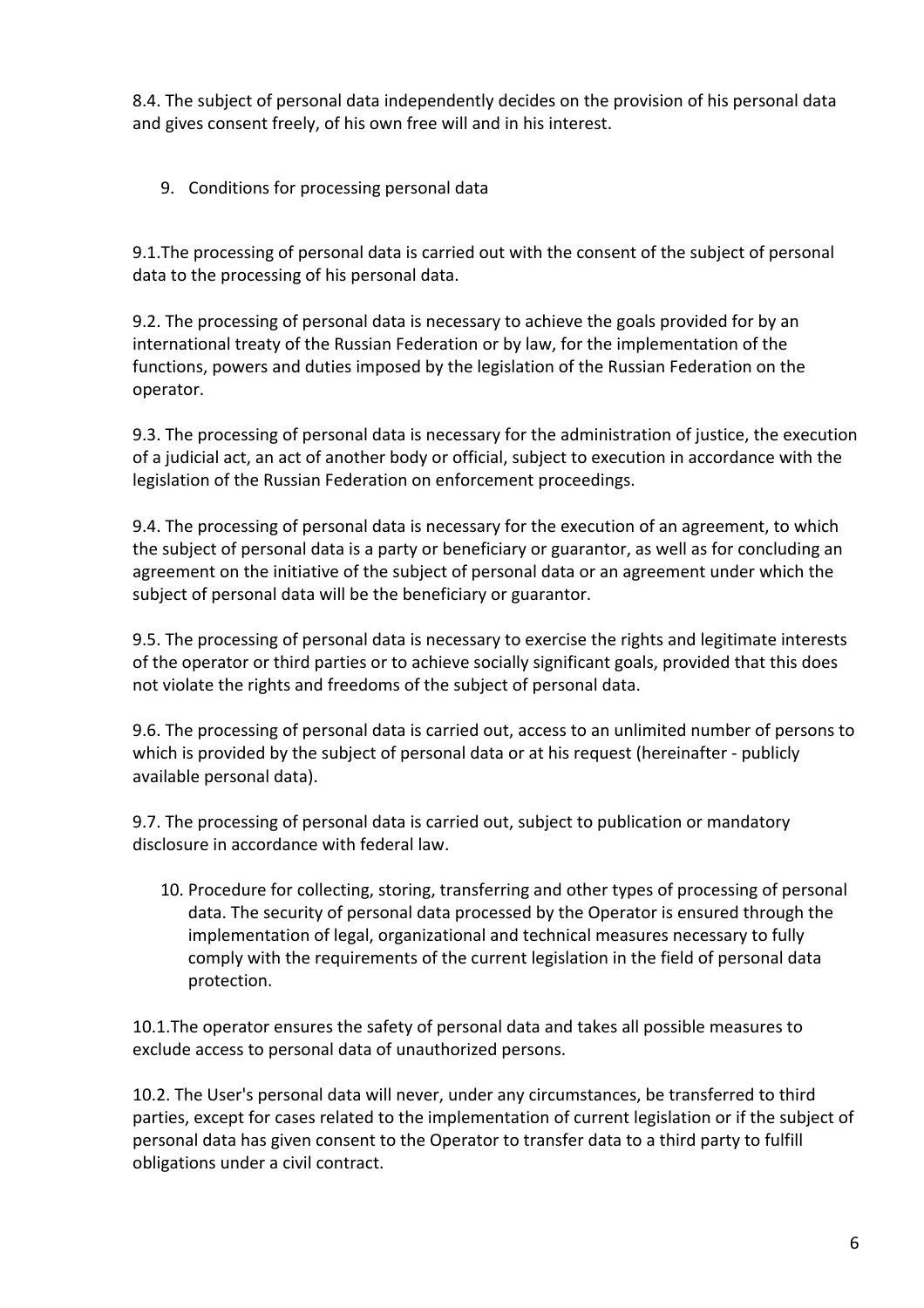10.3. In the event of inaccuracies in personal data, the User can update them independently by sending a notification to the Operator to the Operator's e-mail address info@yko.ru marked "Updating personal data".

10.4. The period for processing personal data is determined by the achievement of the purposes for which the personal data were collected, unless another period is provided for by the contract or current legislation. The user can at any time revoke his consent to the processing of personal data by sending a notification to the Operator via e-mail to the Operator's email address info@yko.ru with the note "Revocation of consent to the processing of personal data".

10.5. All information that is collected by third-party services, including payment systems, communication facilities and other service providers, is stored and processed by the specified persons (Operators) in accordance with their User Agreement and Privacy Policy. The subject of personal data and / or the User is obliged to independently familiarize themselves with these documents in a timely manner. The operator is not responsible for the actions of third parties, including the service providers specified in this clause.

10.6. The prohibitions established by the subject of personal data on the transfer (except for providing access), as well as on the processing or processing conditions (except for gaining access) of personal data permitted for dissemination do not apply in cases of processing personal data in the state, public and other public interests determined by Russian Federation law.

10.7. When processing personal data, the operator ensures the confidentiality of personal data.

10.8. The operator stores personal data in a form that makes it possible to determine the subject of personal data no longer than the purpose of processing personal data requires, unless the storage period for personal data is established by federal law, an agreement to which the subject of personal data is a party, beneficiary or guarantor.

10.9. A condition for terminating the processing of personal data may be the achievement of the purposes of processing personal data, the expiration of the consent of the subject of personal data or withdrawal of consent by the subject of personal data, as well as the identification of illegal processing of personal data.

11. List of actions performed by the Operator with the received personal data

11.1.The operator collects, records, systematizes, accumulates, storing, clarifying (updating, changing), extracting, using, transferring (distributing, providing, accessing), depersonalizing, blocking, deleting and destroying personal data.

11.2. The operator carries out automated processing of personal data with the receipt and / or transmission of the information received via information and telecommunication networks or without it.